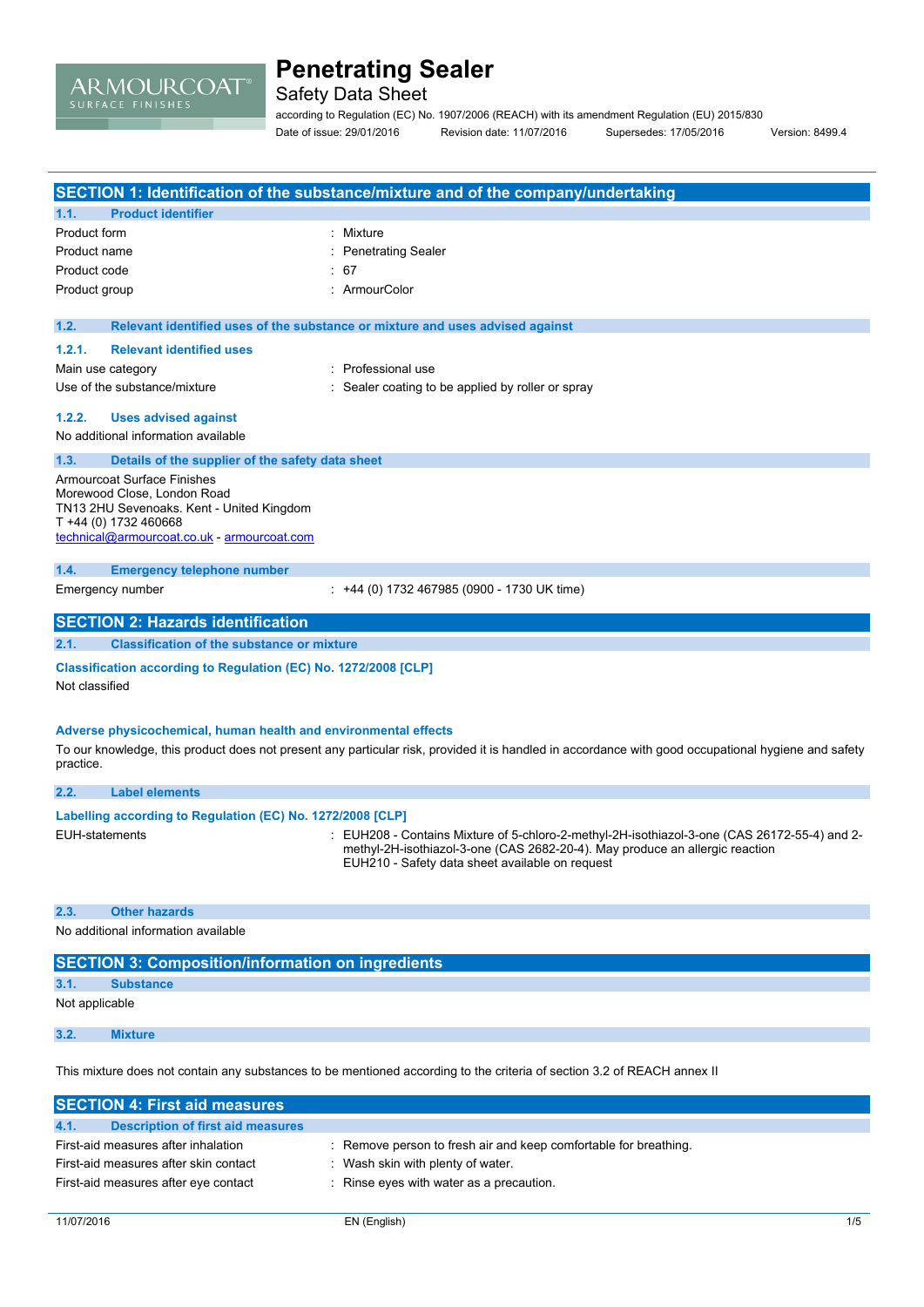# Safety Data Sheet

| according to Regulation (EC) No. 1907/2006 (REACH) with its amendment Regulation (EU) 2015/830 |                                                                                                                                                              |  |  |  |
|------------------------------------------------------------------------------------------------|--------------------------------------------------------------------------------------------------------------------------------------------------------------|--|--|--|
| First-aid measures after ingestion                                                             | : Call a poison center or a doctor if you feel unwell.                                                                                                       |  |  |  |
| 4.2.<br>Most important symptoms and effects, both acute and delayed                            |                                                                                                                                                              |  |  |  |
| No additional information available                                                            |                                                                                                                                                              |  |  |  |
| 4.3.                                                                                           | Indication of any immediate medical attention and special treatment needed                                                                                   |  |  |  |
| Treat symptomatically.                                                                         |                                                                                                                                                              |  |  |  |
| <b>SECTION 5: Firefighting measures</b>                                                        |                                                                                                                                                              |  |  |  |
| 5.1.<br><b>Extinguishing media</b>                                                             |                                                                                                                                                              |  |  |  |
| Suitable extinguishing media                                                                   | : Water spray. Dry powder. Foam. Carbon dioxide.                                                                                                             |  |  |  |
| 5.2.<br>Special hazards arising from the substance or mixture                                  |                                                                                                                                                              |  |  |  |
| Hazardous decomposition products in case of<br>fire                                            | : Toxic fumes may be released.                                                                                                                               |  |  |  |
| 5.3.<br><b>Advice for firefighters</b>                                                         |                                                                                                                                                              |  |  |  |
| Protection during firefighting                                                                 | : Do not attempt to take action without suitable protective equipment. Self-contained breathing<br>apparatus. Complete protective clothing.                  |  |  |  |
| <b>SECTION 6: Accidental release measures</b>                                                  |                                                                                                                                                              |  |  |  |
| Personal precautions, protective equipment and emergency procedures<br>6.1.                    |                                                                                                                                                              |  |  |  |
| 6.1.1.<br>For non-emergency personnel                                                          |                                                                                                                                                              |  |  |  |
| Emergency procedures                                                                           | : Ventilate spillage area.                                                                                                                                   |  |  |  |
| 6.1.2.<br>For emergency responders                                                             |                                                                                                                                                              |  |  |  |
| Protective equipment                                                                           | Do not attempt to take action without suitable protective equipment. For further information<br>refer to section 8: "Exposure controls/personal protection". |  |  |  |
| 6.2.<br><b>Environmental precautions</b>                                                       |                                                                                                                                                              |  |  |  |
| Avoid release to the environment.                                                              |                                                                                                                                                              |  |  |  |
| 6.3.<br>Methods and material for containment and cleaning up                                   |                                                                                                                                                              |  |  |  |
| Methods for cleaning up                                                                        | : Take up liquid spill into absorbent material.                                                                                                              |  |  |  |
| Other information                                                                              | : Dispose of materials or solid residues at an authorized site.                                                                                              |  |  |  |
| 6.4.<br><b>Reference to other sections</b>                                                     |                                                                                                                                                              |  |  |  |
| For further information refer to section 13.                                                   |                                                                                                                                                              |  |  |  |
| <b>SECTION 7: Handling and storage</b>                                                         |                                                                                                                                                              |  |  |  |
| 7.1.<br><b>Precautions for safe handling</b>                                                   |                                                                                                                                                              |  |  |  |
| Precautions for safe handling                                                                  | : Ensure good ventilation of the work station. Wear personal protective equipment.                                                                           |  |  |  |
| Hygiene measures                                                                               | Do not eat, drink or smoke when using this product. Always wash hands after handling the<br>product.                                                         |  |  |  |
| 7.2.<br>Conditions for safe storage, including any incompatibilities                           |                                                                                                                                                              |  |  |  |
| Storage conditions                                                                             | : Store in a well-ventilated place. Keep cool.                                                                                                               |  |  |  |
| 7.3.<br><b>Specific end use(s)</b>                                                             |                                                                                                                                                              |  |  |  |
| No additional information available                                                            |                                                                                                                                                              |  |  |  |
| <b>SECTION 8: Exposure controls/personal protection</b>                                        |                                                                                                                                                              |  |  |  |
| 8.1.<br><b>Control parameters</b>                                                              |                                                                                                                                                              |  |  |  |
|                                                                                                |                                                                                                                                                              |  |  |  |

No additional information available

| 8.2.<br><b>Exposure controls</b> |                                                                            |
|----------------------------------|----------------------------------------------------------------------------|
| Appropriate engineering controls | : Ensure good ventilation of the work station.                             |
| Hand protection                  | : Protective gloves                                                        |
| Eye protection                   | Safety glasses                                                             |
| Skin and body protection         | : Wear suitable protective clothing                                        |
| Respiratory protection           | : In case of insufficient ventilation, wear suitable respiratory equipment |
| Environmental exposure controls  | : Avoid release to the environment.                                        |
|                                  |                                                                            |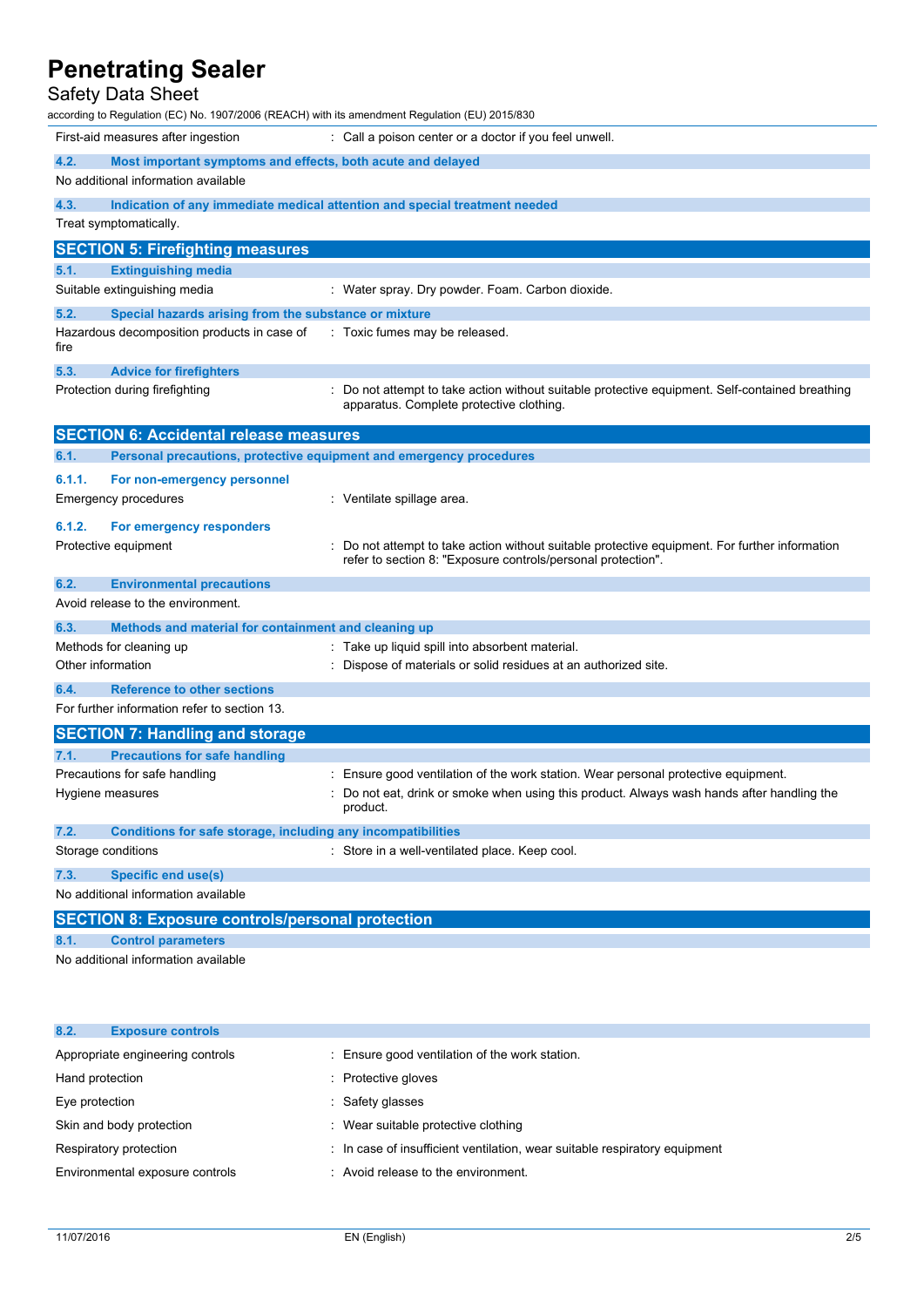# Safety Data Sheet

according to Regulation (EC) No. 1907/2006 (REACH) with its amendment Regulation (EU) 2015/830

| <b>SECTION 9: Physical and chemical properties</b>            |                        |  |  |
|---------------------------------------------------------------|------------------------|--|--|
| 9.1.<br>Information on basic physical and chemical properties |                        |  |  |
| Physical state                                                | : Liquid               |  |  |
| Colour                                                        | : Nearly colourless.   |  |  |
| Odour                                                         | : Characteristic.      |  |  |
| Odour threshold                                               | : No data available    |  |  |
| рH                                                            | $: 4.5 - 5.5$          |  |  |
| Relative evaporation rate (butylacetate=1)                    | : No data available    |  |  |
| Melting point                                                 | Not applicable         |  |  |
| Freezing point                                                | No data available      |  |  |
| Boiling point                                                 | No data available      |  |  |
| Flash point                                                   | No data available      |  |  |
| Auto-ignition temperature                                     | No data available      |  |  |
| Decomposition temperature                                     | No data available      |  |  |
| Flammability (solid, gas)                                     | Not applicable         |  |  |
| Vapour pressure                                               | No data available      |  |  |
| Relative vapour density at 20 °C                              | No data available      |  |  |
| Relative density                                              | : $\approx 1.035$      |  |  |
| Solubility                                                    | Miscible with water.   |  |  |
| Log Pow                                                       | No data available      |  |  |
| Viscosity, kinematic                                          | No data available      |  |  |
| Viscosity, dynamic                                            | No data available      |  |  |
| <b>Explosive properties</b>                                   | No data available      |  |  |
| Oxidising properties                                          | No data available      |  |  |
| <b>Explosive limits</b>                                       | No data available<br>٠ |  |  |

# **9.2. Other information**

No additional information available

| <b>SECTION 10: Stability and reactivity</b>                                        |  |  |
|------------------------------------------------------------------------------------|--|--|
| <b>Reactivity</b><br>10.1.                                                         |  |  |
| The product is non-reactive under normal conditions of use, storage and transport. |  |  |
| 10.2.<br><b>Chemical stability</b>                                                 |  |  |
| Stable under normal conditions.                                                    |  |  |
| <b>Possibility of hazardous reactions</b><br>10.3.                                 |  |  |
| No dangerous reactions known under normal conditions of use.                       |  |  |
| <b>Conditions to avoid</b><br>10.4.                                                |  |  |
| None under recommended storage and handling conditions (see section 7).            |  |  |
| 10.5.<br><b>Incompatible materials</b>                                             |  |  |
| No additional information available                                                |  |  |
| 10.6.<br><b>Hazardous decomposition products</b>                                   |  |  |

Under normal conditions of storage and use, hazardous decomposition products should not be produced.

| <b>SECTION 11: Toxicological information</b>                              |                                      |  |
|---------------------------------------------------------------------------|--------------------------------------|--|
| 11.1.<br>Information on toxicological effects                             |                                      |  |
| Acute toxicity                                                            | : Not classified                     |  |
| Skin corrosion/irritation                                                 | : Not classified<br>pH: 4.5 - 5.5    |  |
| Serious eye damage/irritation                                             | : Not classified<br>pH: 4.5 - 5.5    |  |
| Respiratory or skin sensitisation                                         | : Not classified                     |  |
| Germ cell mutagenicity                                                    | : Not classified                     |  |
| Carcinogenicity                                                           | : Not classified                     |  |
| Reproductive toxicity<br>Specific target organ toxicity (single exposure) | : Not classified<br>: Not classified |  |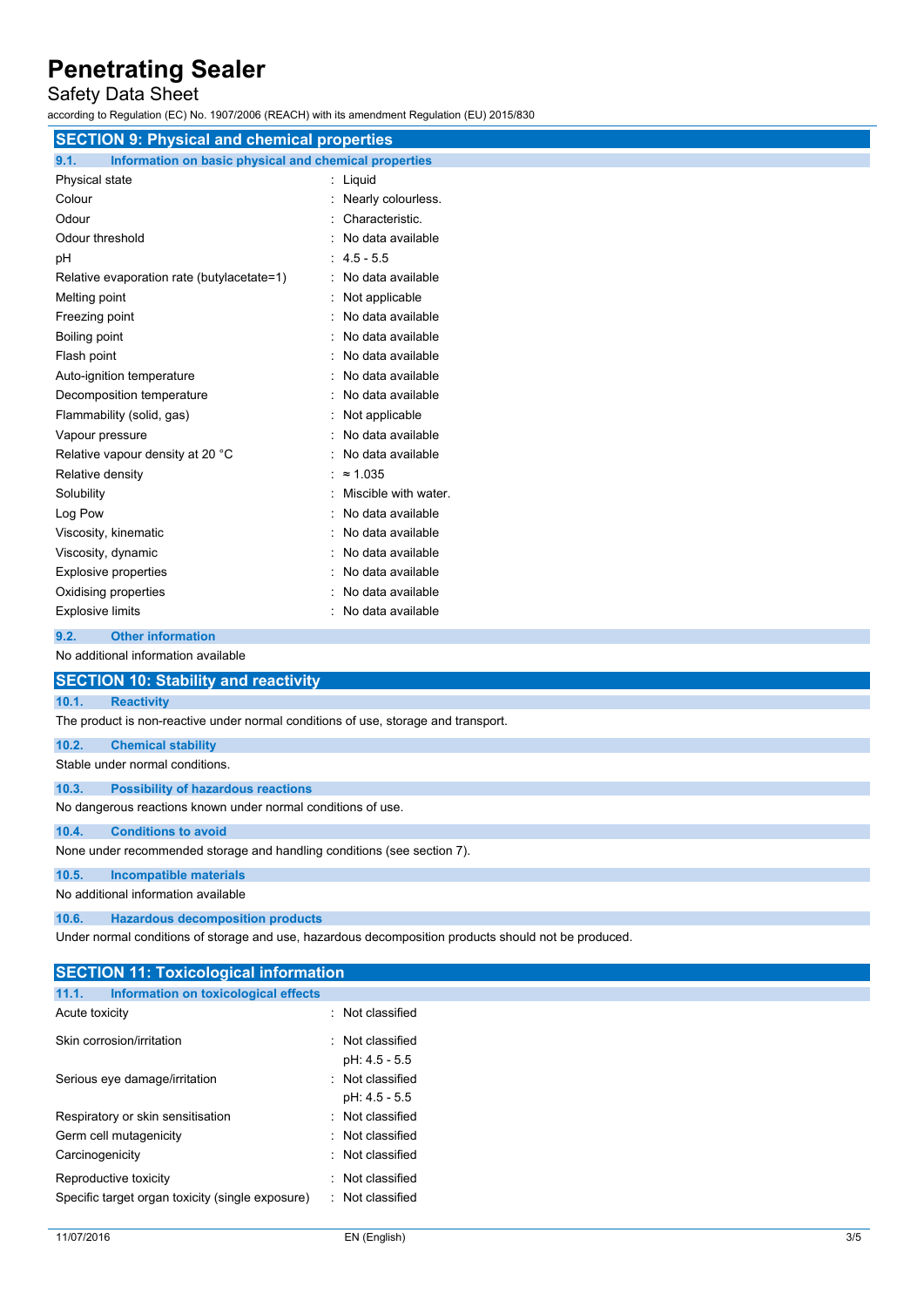| Penetrating Sealer<br>Safety Data Sheet                                                        |                                                                                                                            |
|------------------------------------------------------------------------------------------------|----------------------------------------------------------------------------------------------------------------------------|
| according to Regulation (EC) No. 1907/2006 (REACH) with its amendment Regulation (EU) 2015/830 |                                                                                                                            |
| Specific target organ toxicity (repeated<br>exposure)                                          | Not classified                                                                                                             |
| Aspiration hazard                                                                              | : Not classified                                                                                                           |
| <b>SECTION 12: Ecological information</b>                                                      |                                                                                                                            |
| 12.1.<br><b>Toxicity</b>                                                                       |                                                                                                                            |
| Ecology - general                                                                              | : The product is not considered harmful to aquatic organisms nor to cause long-term adverse<br>effects in the environment. |
| 12.2.<br><b>Persistence and degradability</b>                                                  |                                                                                                                            |
| No additional information available                                                            |                                                                                                                            |
| 12.3.<br><b>Bioaccumulative potential</b>                                                      |                                                                                                                            |
| No additional information available                                                            |                                                                                                                            |
| 12.4.<br><b>Mobility in soil</b>                                                               |                                                                                                                            |
| No additional information available                                                            |                                                                                                                            |
| 12.5.<br><b>Results of PBT and vPvB assessment</b>                                             |                                                                                                                            |
| No additional information available                                                            |                                                                                                                            |
| 12.6.<br><b>Other adverse effects</b>                                                          |                                                                                                                            |
| No additional information available                                                            |                                                                                                                            |
| <b>SECTION 13: Disposal considerations</b>                                                     |                                                                                                                            |
| 13.1.<br><b>Waste treatment methods</b>                                                        |                                                                                                                            |
| Waste treatment methods                                                                        | : Dispose of contents/container in accordance with licensed collector's sorting instructions.                              |
| <b>SECTION 14: Transport information</b>                                                       |                                                                                                                            |
| In accordance with ADR / RID / IMDG / IATA / ADN                                               |                                                                                                                            |
| 14.1.<br><b>UN number</b>                                                                      |                                                                                                                            |
| UN-No. (ADR)                                                                                   | Not applicable                                                                                                             |
| UN-No. (IMDG)                                                                                  | Not applicable                                                                                                             |
| UN-No. (IATA)                                                                                  | Not applicable                                                                                                             |
| UN-No. (RID)                                                                                   | Not applicable                                                                                                             |
| 14.2.<br>UN proper shipping name                                                               |                                                                                                                            |
| Proper Shipping Name (ADR)                                                                     | Not applicable                                                                                                             |
| Proper Shipping Name (IMDG)                                                                    | Not applicable                                                                                                             |
| Proper Shipping Name (IATA)<br>Draper Chinning Name (DID)                                      | Not applicable<br>Not applicable                                                                                           |

| Proper Shipping Name (RID)                       | : Not applicable |
|--------------------------------------------------|------------------|
| 14.3.<br><b>Transport hazard class(es)</b>       |                  |
| ADR<br>Transport hazard class(es) (ADR)          | : Not applicable |
| <b>IMDG</b><br>Transport hazard class(es) (IMDG) | : Not applicable |
| <b>IATA</b><br>Transport hazard class(es) (IATA) | : Not applicable |
| RID<br>Transport hazard class(es) (RID)          | : Not applicable |
| 14.4.<br><b>Packing group</b>                    |                  |
| Packing group (ADR)                              | : Not applicable |
| Packing group (IMDG)                             | : Not applicable |
| Packing group (IATA)                             | : Not applicable |
| Packing group (RID)                              | : Not applicable |
| 14.5.<br><b>Environmental hazards</b>            |                  |
| Dangerous for the environment                    | : No             |